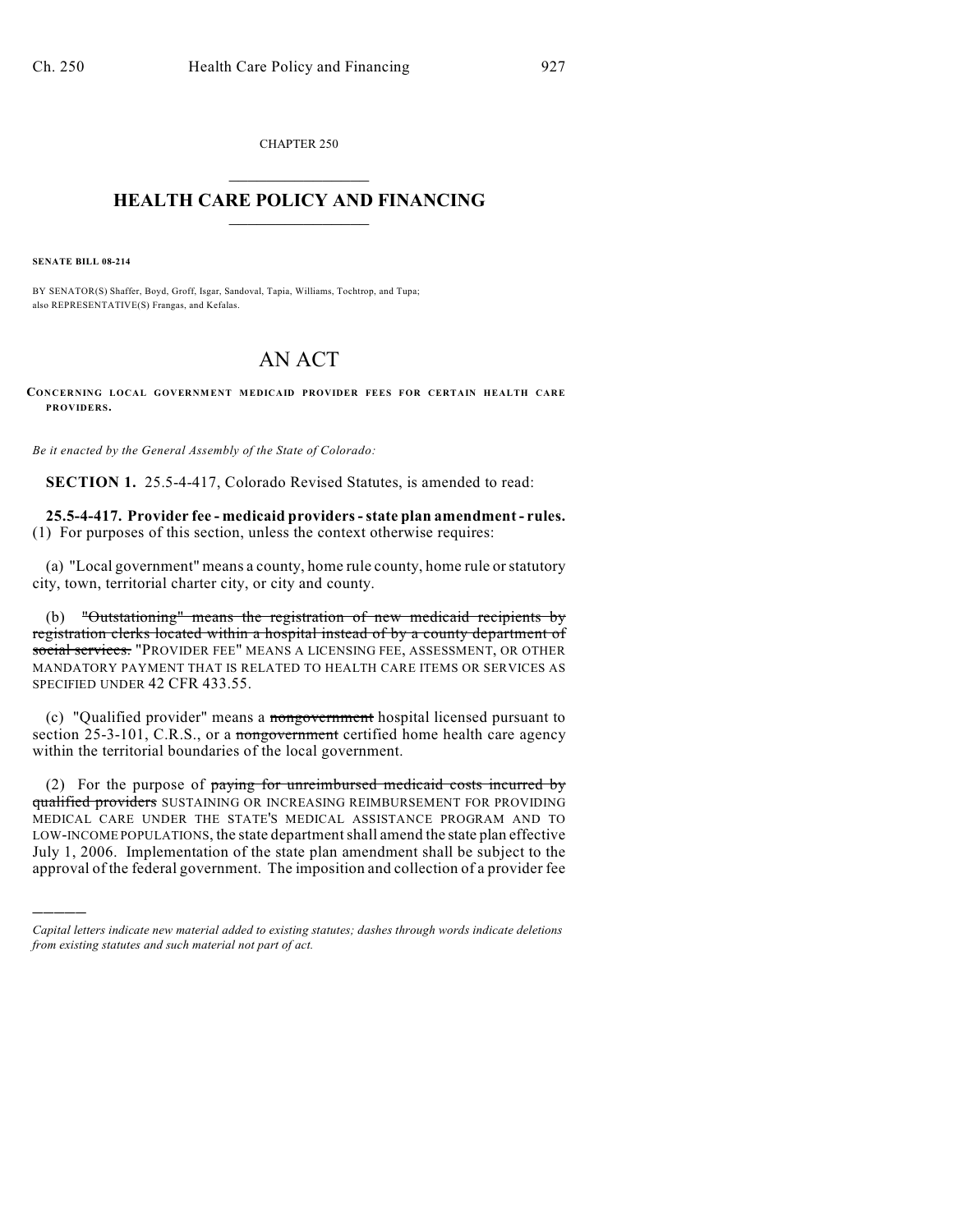by a local government pursuant to article 28 of title 29, C.R.S., shall be prohibited without the federal government's approval of a state plan amendment authorizing federal financial participation for the provider fees.

(3) The state department shall define unreimbursed medicaid costs, which shall be adopted in rule by the state board. Unreimbursed medicaid costs shall include but not be limited to the unreimbursed costs for inpatient and outpatient hospital care, emergency hospital care, physician services, prescription drugs, dental services, lab and X ray, durable medical equipment, transportation services, outstationing, and home health care. IN ACCORDANCE WITH THE REDISTRIBUTIVE METHOD SET FORTH IN 42 CFR 433.68 (e) (1) AND (e) (2), THE STATE DEPARTMENT MAY SEEK A WAIVER FROM THE BROAD-BASED PROVIDER FEE REQUIREMENT OR THE UNIFORM PROVIDER FEE REQUIREMENT, OR BOTH, TO EXCLUDE QUALIFIED PROVIDERS FROM THE PROVIDER FEE.

(4) Upon notice of the imposition of a fee by a local government as authorized by article 28 of title 29, C.R.S., the state department shall calculate the unreimbursed medicaid costs for qualified providers within the local government, excluding any specific costs the local government exempts from the calculation pursuant to section 29-28-103 (1) (b), C.R.S. TO THE EXTENT AUTHORIZED BY FEDERAL LAW, THE STATE DEPARTMENT MAY EXCLUDE A GOVERNMENTAL QUALIFIED PROVIDER FROM PAYMENT OF THE PROVIDER FEE, BENEFITS FROM THE PROVIDER FEE, OR ANY FEDERAL FINANCIAL PARTICIPATION DUE TO THE FEE.

(5) TO THE EXTENT AUTHORIZED BY FEDERAL LAW, the state department shall distribute THE PROVIDER FEE AND ANY ASSOCIATED FEDERAL FINANCIAL PARTICIPATION EITHER to a local government that has certified payment to qualified providers the federal financial participation received for eligible unreimbursed medicaid costs of the qualified providers within the local government. GOVERNMENT OR DIRECTLY TO THE QUALIFIED PROVIDERS. THE STATE DEPARTMENT SHALL ESTABLISH REIMBURSEMENT METHODS TO DISTRIBUTE THE PROVIDER FEE AND ASSOCIATED FEDERAL FINANCIAL PARTICIPATION TO QUALIFIED PROVIDERS. THE STATE DEPARTMENT MAY ALTER REIMBURSEMENT METHODS TO QUALIFIED PROVIDERS PARTICIPATING UNDER THE STATE'S MEDICAL ASSISTANCE PROGRAM AND COLORADO INDIGENT CARE PROGRAM TO THE EXTENT NECESSARY TO MEET THE FEDERAL REQUIREMENTS AND TO OBTAIN FEDERAL APPROVAL OF THE PROVIDER FEE. THE STATE DEPARTMENT SHALL WORK WITH A STATEWIDE ASSOCIATION OF HOSPITALS ON CHANGES TO REIMBURSEMENT METHODS OR PROVIDER FEES THAT IMPACT HOSPITAL PROVIDERS. THE STATE DEPARTMENT SHALL WORK WITH A STATEWIDE ASSOCIATION OF HOME HEALTH CARE AGENCIES ON CHANGES TO REIMBURSEMENT METHODS OR PROVIDER FEES THAT IMPACT HOME HEALTH CARE AGENCIES.

(6) THE STATE BOARD SHALL ADOPT ANY RULES NECESSARY FOR THE ADMINISTRATION AND IMPLEMENTATION OF THIS SECTION.

**SECTION 2.** 29-28-101 (1) (e), Colorado Revised Statutes, is amended to read:

**29-28-101. Legislative declaration.** (1) The general assembly finds and declares that: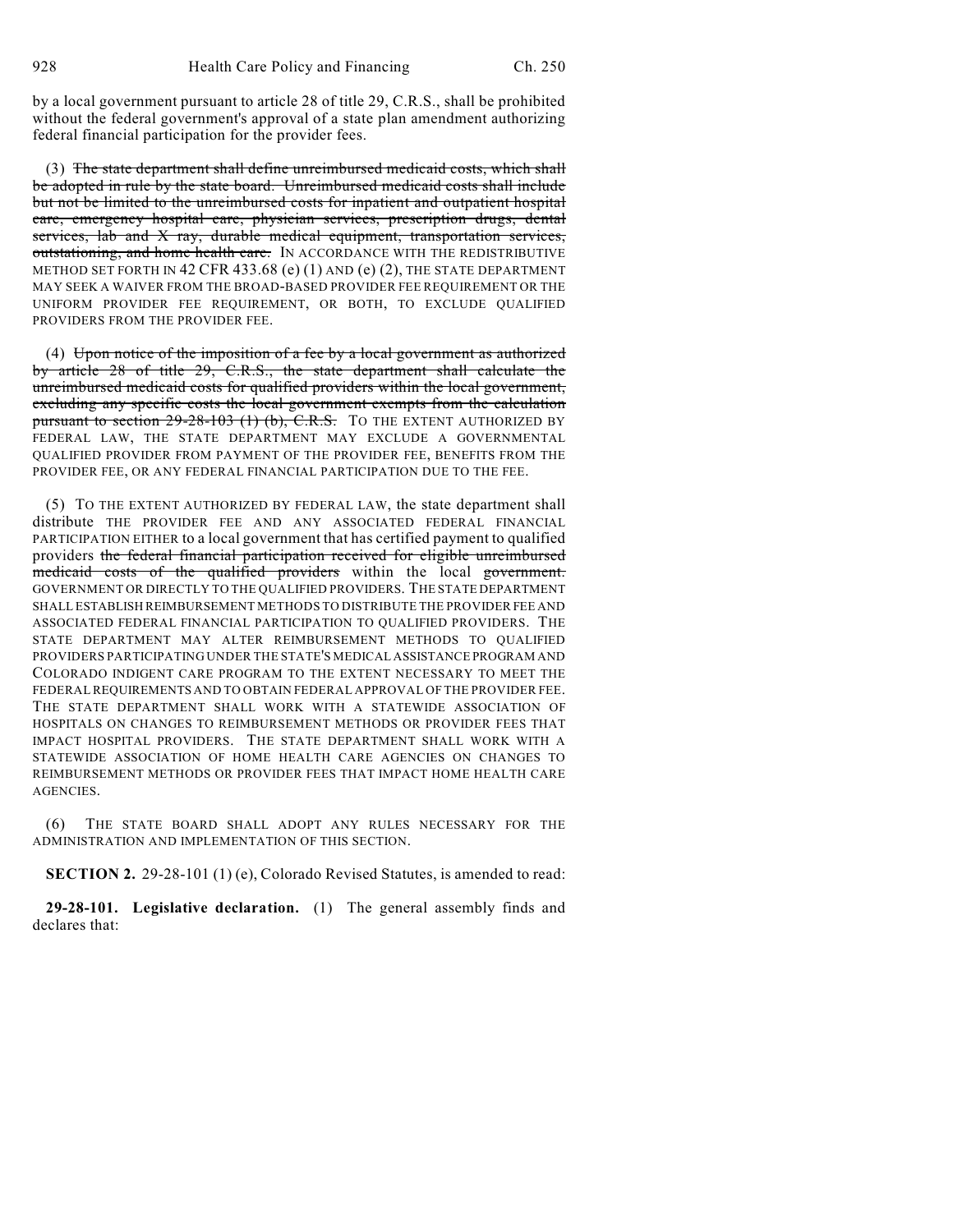(e) It is therefore in the best interest of the state of Colorado to authorize local governments to impose a fee on certain medical providers to assist in financing unreimbursed medicaid costs AND THE DISPROPORTIONATE SHARE HOSPITAL PAYMENTS FOR PROVIDING MEDICAL SERVICES TO LOW-INCOME POPULATIONS.

**SECTION 3.** 29-28-102 (3) and (4), Colorado Revised Statutes, are amended, and the said 29-28-102 is further amended BY THE ADDITION OF A NEW SUBSECTION, to read:

**29-28-102. Definitions.** As used in this article, unless the context otherwise requires:

(2.5) "PROVIDER FEE" MEANS A LICENSING FEE, ASSESSMENT, OR OTHER MANDATORY PAYMENT THAT IS RELATED TO HEALTH CARE ITEMS OR SERVICES AS SPECIFIED UNDER 42 CFR 433.55.

(3) "Qualified provider" means a nongovernment hospital licensed pursuant to section 25-3-101, C.R.S., or a nongovernment certified home health care agency within the territorial boundaries of a local government.

(4) "Unreimbursed medicaid costs" means medicaid costs, as defined by the medical services board, created in section 25.5-1-301 (1), C.R.S., that are eligible for federal financial participation pursuant to section 25.5-4-416, C.R.S.

**SECTION 4.** 29-28-103, Colorado Revised Statutes, is amended to read:

**29-28-103. Powers of the governing body - medicaid provider fee authorization.** (1) (a) The governing body of a local government may impose a fee on a qualified provider located within its territorial boundaries for the purpose of obtaining federal financial participation under the state's medical assistance program, articles 4, 5, and 6 of title 25.5, C.R.S., to reimburse qualified providers for unreimbursed medicaid costs PROVIDER FEE ON HEALTH SERVICES PROVIDED BY QUALIFIED PROVIDERS FOR THE PURPOSE OF OBTAINING FEDERAL FINANCIAL PARTICIPATION UNDER THE STATE'S MEDICAL ASSISTANCE PROGRAM, ARTICLES 4 TO 6 OF TITLE 25.5, C.R.S., AND THE COLORADO INDIGENT CARE PROGRAM, ARTICLE 3 OF TITLE 25.5, C.R.S. THE PROVIDER FEE SHALL BE USED ONLY TO SUSTAIN OR INCREASE REIMBURSEMENTS FOR PROVIDING MEDICAL CARE UNDER THE STATE'S MEDICAL ASSISTANCE PROGRAM AND TO LOW-INCOME POPULATIONS.

(b) (I) The fee imposed shall be set as a percentage of the gross or net revenues of a qualified provider, THE AMOUNT OF THE PROVIDER FEE MAY BE BASED UPON THE AGGREGATE GROSS OR NET REVENUE, AS PRESCRIBED BY THE STATE DEPARTMENT, OR ANY OTHER METHOD ALLOWABLE UNDER FEDERAL LAW, OF ALL QUALIFIED PROVIDERS SUBJECT TO THE PROVIDER FEE, and the amount of the PROVIDER fee shall not exceed the maximum amount of the fee allowed under federal law. consistent with the provisions of 42 U.S.C. sec. 1396b. The local government may exempt revenue categories from the gross or net revenue calculation and the collection of the PROVIDER fee from qualified providers, as authorized by federal law. The local government may exempt cost categories, as defined by the department, from the calculation of unreimbursed medicaid costs as authorized by federal law STATE AND FEDERAL MEDICAID RULES AND REGULATIONS.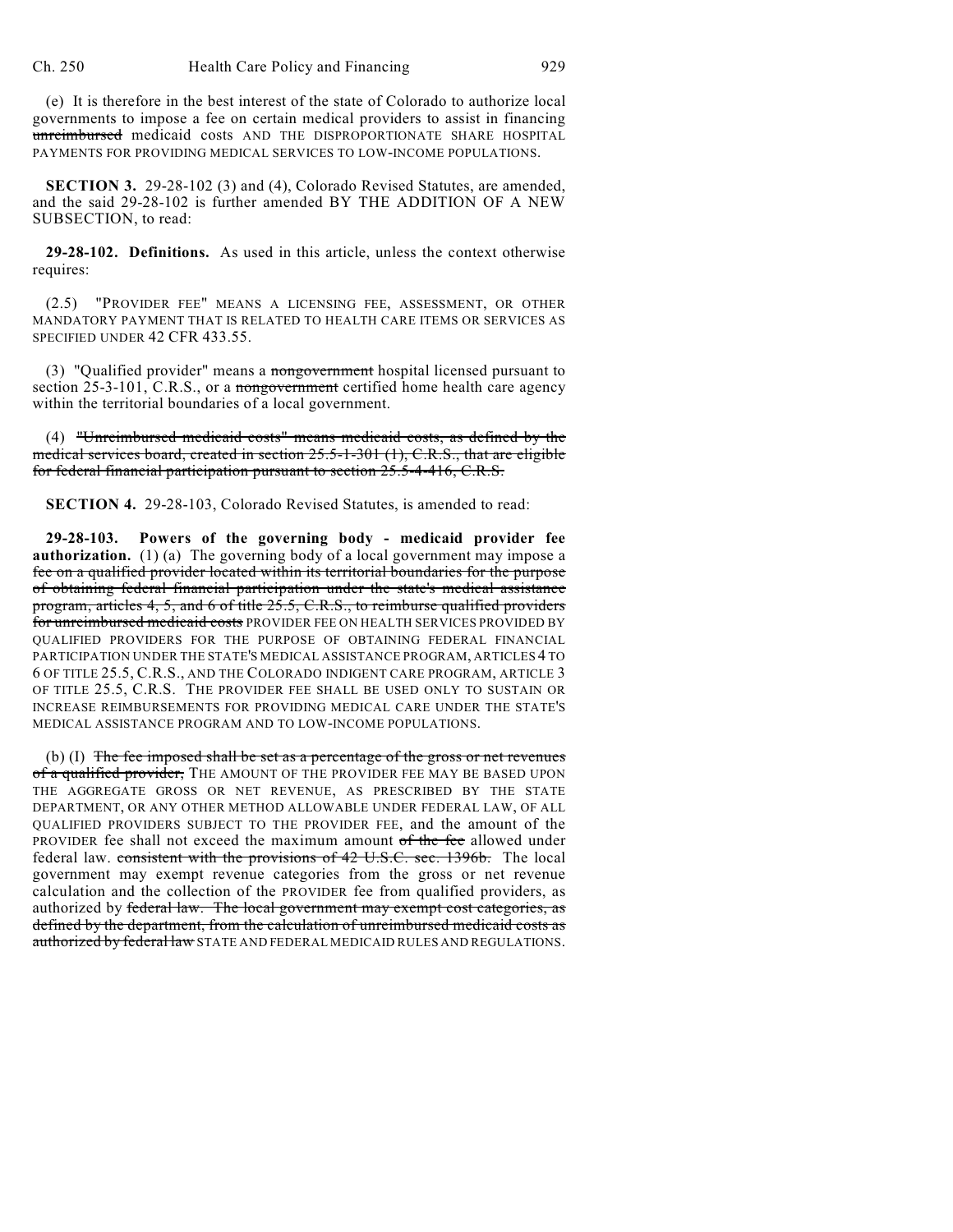(II) Subject to STATE AND federal medicaid rules and regulations, in any given year, a local government may elect to not assess the PROVIDER fee imposed on qualified providers pursuant to this subsection (1) and not make the reimbursements to qualified providers within its territorial boundaries for that year.

(c) Prior to the imposition and collection of the PROVIDER fee, the governing body of the local government shall:

(I) Approve the PROVIDER fee by ordinance or resolution; and

(II) Notify the department that the local government has authorized the imposition of a PROVIDER fee pursuant to this subsection (1).

(2) (a) The local government shall EITHER:

(I) Collect the PROVIDER fee imposed on qualified providers pursuant to subsection  $(1)$  of this section; and shall certify to the department the amount that the local government pays the qualified providers for unreimbursed medicaid costs, which shall include the distribution of moneys collected from the fee collected pursuant to this section to qualified providers based on the unreimbursed medicaid costs calculated by the department pursuant to section 25.5-4-416 (4), C.R.S. The local government shall distribute all federal financial participation received for eligible unreimbursed medicaid costs of the qualified providers within the local government's territorial boundaries and all moneys collected from the fee collected pursuant to this section to qualified providers within its territorial boundaries. The distribution shall be made based on the department's calculation of unreimbursed medicaid costs. OR

(II) DIRECT THE QUALIFIED PROVIDERS WITHIN ITS JURISDICTION TO PAY THE PROVIDER FEE IMPOSED PURSUANT TO SUBSECTION (1) OF THIS SECTION DIRECTLY TO THE DEPARTMENT.

(b) IF THE LOCAL GOVERNMENT ELECTS TO COLLECT THE PROVIDER FEE IMPOSED PURSUANT TO SUBSECTION (1) OF THIS SECTION, THE LOCAL GOVERNMENT SHALL EITHER:

(I) TRANSFER THE AMOUNT THAT THE LOCAL GOVERNMENT COLLECTS FROM THE PROVIDER FEE TO THE DEPARTMENT, IN WHICH CASE THE DEPARTMENT SHALL DISTRIBUTE THE PROVIDER FEE AND ALL FEDERAL FINANCIAL PARTICIPATION RECEIVED TO THE QUALIFIED PROVIDERS WITHIN THE TERRITORIAL BOUNDARIES OF THE LOCAL GOVERNMENT PURSUANT TO SECTION 25.5-4-417, C.R.S.; OR

(II) THE LOCAL GOVERNMENT SHALL DISTRIBUTE ALL MONEYS FROM THE PROVIDER FEE COLLECTED PURSUANT TO THIS SECTION AND CERTIFY TO THE DEPARTMENT THE AMOUNT THAT THE LOCAL GOVERNMENT REIMBURSES THE QUALIFIED PROVIDERS FOR PROVIDING MEDICAL CARE UNDER THE STATE'S MEDICAL ASSISTANCE PROGRAM AND TO LOW-INCOME POPULATIONS, WHICH SHALL INCLUDE THE DISTRIBUTION OF MONEYS COLLECTED FROM THE PROVIDER FEE COLLECTED PURSUANT TO THIS SECTION. THE LOCAL GOVERNMENT MAY DISTRIBUTE ANY ADDITIONAL MONEYS ELIGIBLE FOR FEDERAL FINANCIAL PARTICIPATION TO QUALIFIED PROVIDERS WITHIN THE TERRITORIAL BOUNDARIES OF THE LOCAL